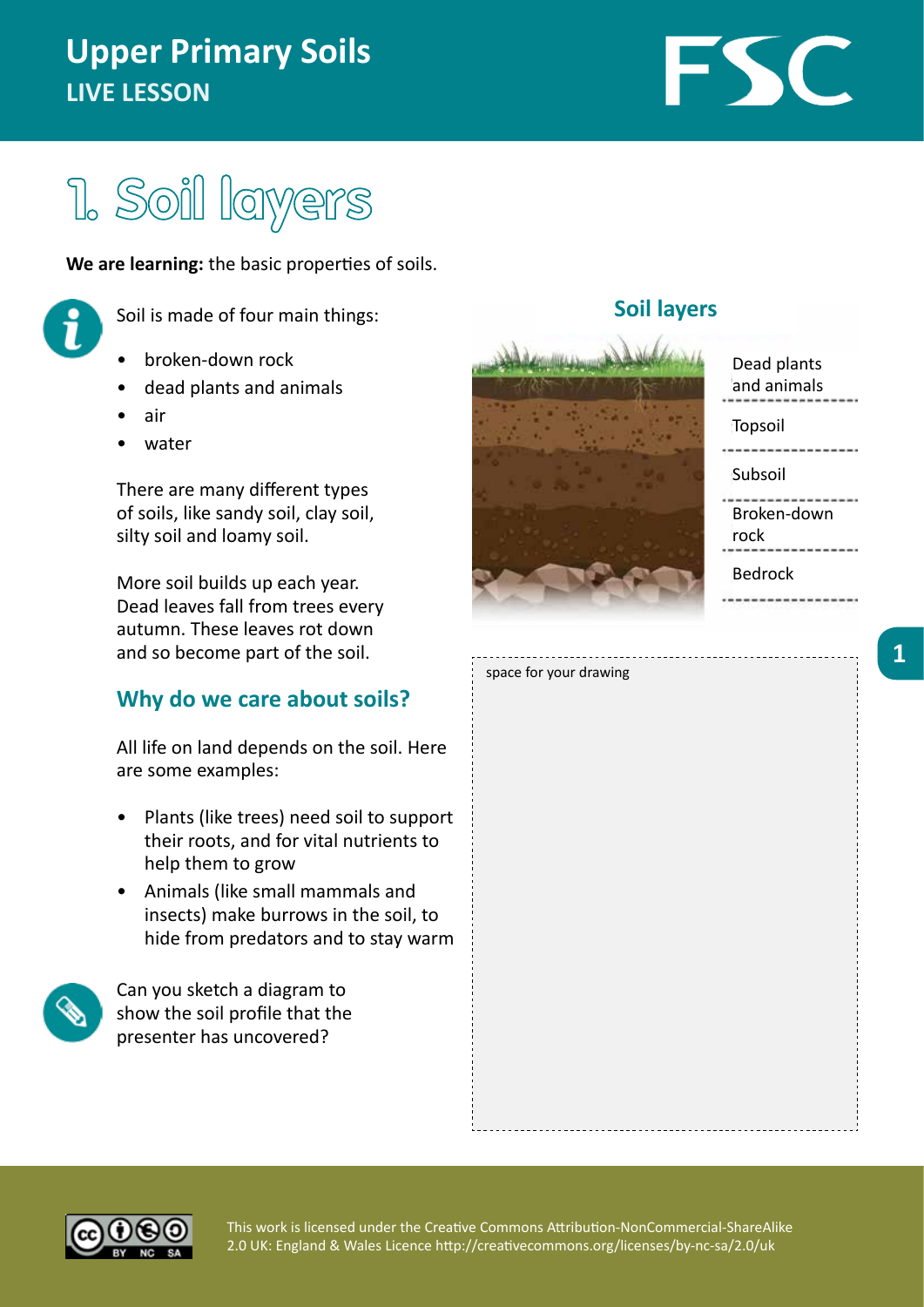## **Upper Primary Soils LIVE LESSON**

FSC





#### **Soil pH is the measure of the soil's alkalinity and acidity.**

pH is measured on a scale of 1 to 14. The higher the number, the more alkaline the soil. Seven is neutral.

All plants have a preferred pH range where they grow best. For example, blueberries like an acidic pH. If the soil pH is too high, the blueberry plant won't be able to take up iron and it will not grow well.



Use the boxes below to draw a step-bystep method of the method that the presenter is using for determining soil pH.





acidic

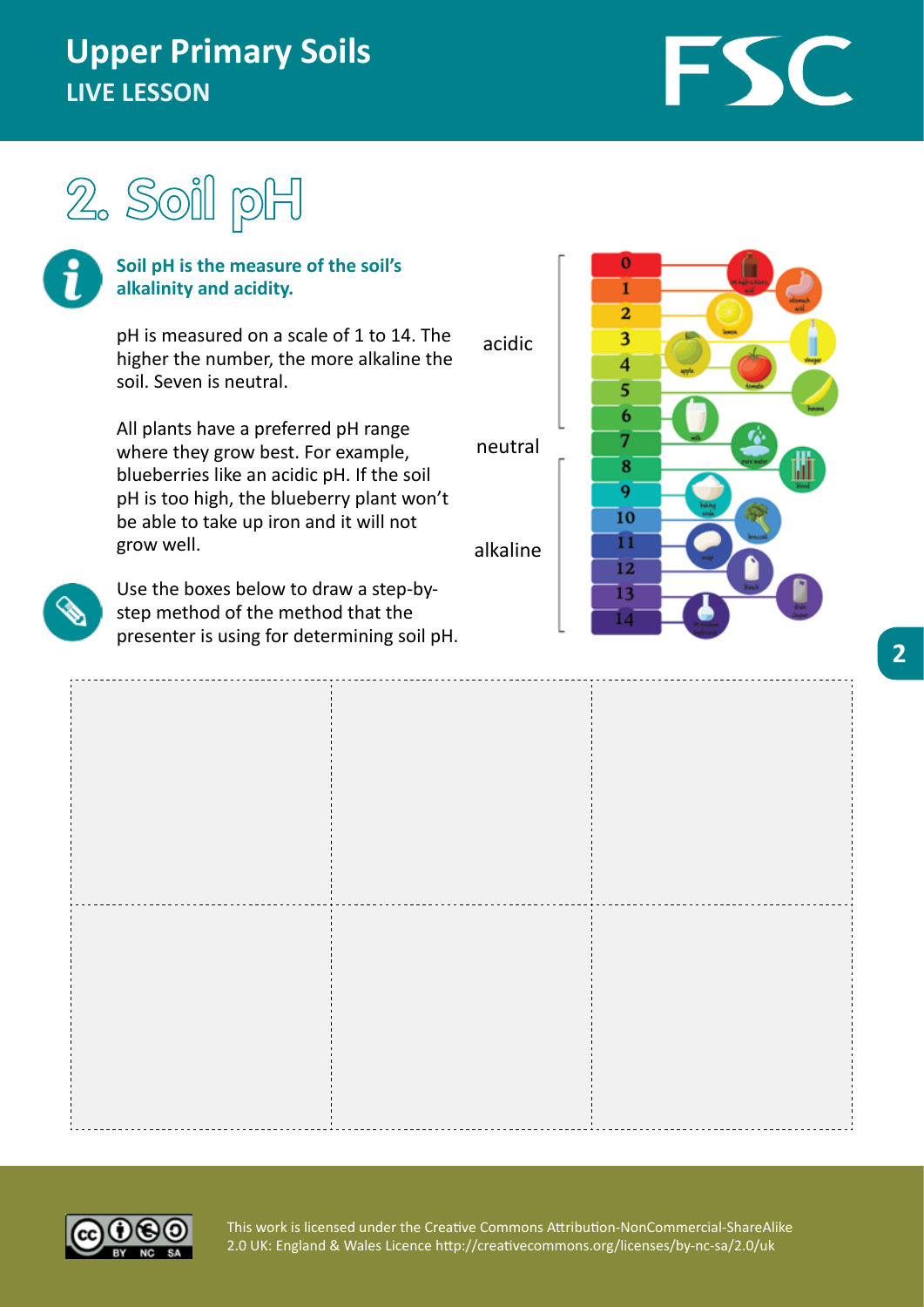## **Upper Primary Soils LIVE LESSON**

FSC



#### **The main types of soil are chalky, clay, loamy, peaty, sandy and silty.**

## **Chalky soil**

Chalky soil is alkaline (high pH), stony and free draining. Often it overlays a chalk or limestone bedrock. Chalky soil may be light or heavy.





### **Clay soil**

Clay soil goes hard and cracks when it is dry. It also drains poorly. Although it's hard to dig, it's very high in nutrients. It feels lumpy, slimy and sticky when wet. It rolls into a ball easily and stays in shape.

### **Loamy soil**

Loam is the perfect soil. It is easy to dig, holds water but drains well, and is high in nutrients. Loam is a mixture of clay, sand and silt. It rolls into a ball easily, but does not keep its shape as well as clay soil.

**Peaty soil**





Peaty soil is acidic (low pH) and low in nutrients. It holds plenty of moisture and can get waterlogged. Peat is dark in colour and feels spongy if squeezed. It is rarely found naturally in gardens.

## **Sandy soil**

Sandy soil is free draining, easy to dig and warms up quickly in spring. However it dries out rapidly and is low in nutrients. Sandy soil feels gritty. A rolled ball of sandy soil will crumble away easily.





## **Silty soil**

Silty soil is made from fine particles, so is free draining but also holds moisture. It has more nutrients than sandy soil. Silty soil feels smooth. It rolls into a ball easily, but does not keep its shape as well as clay soil.